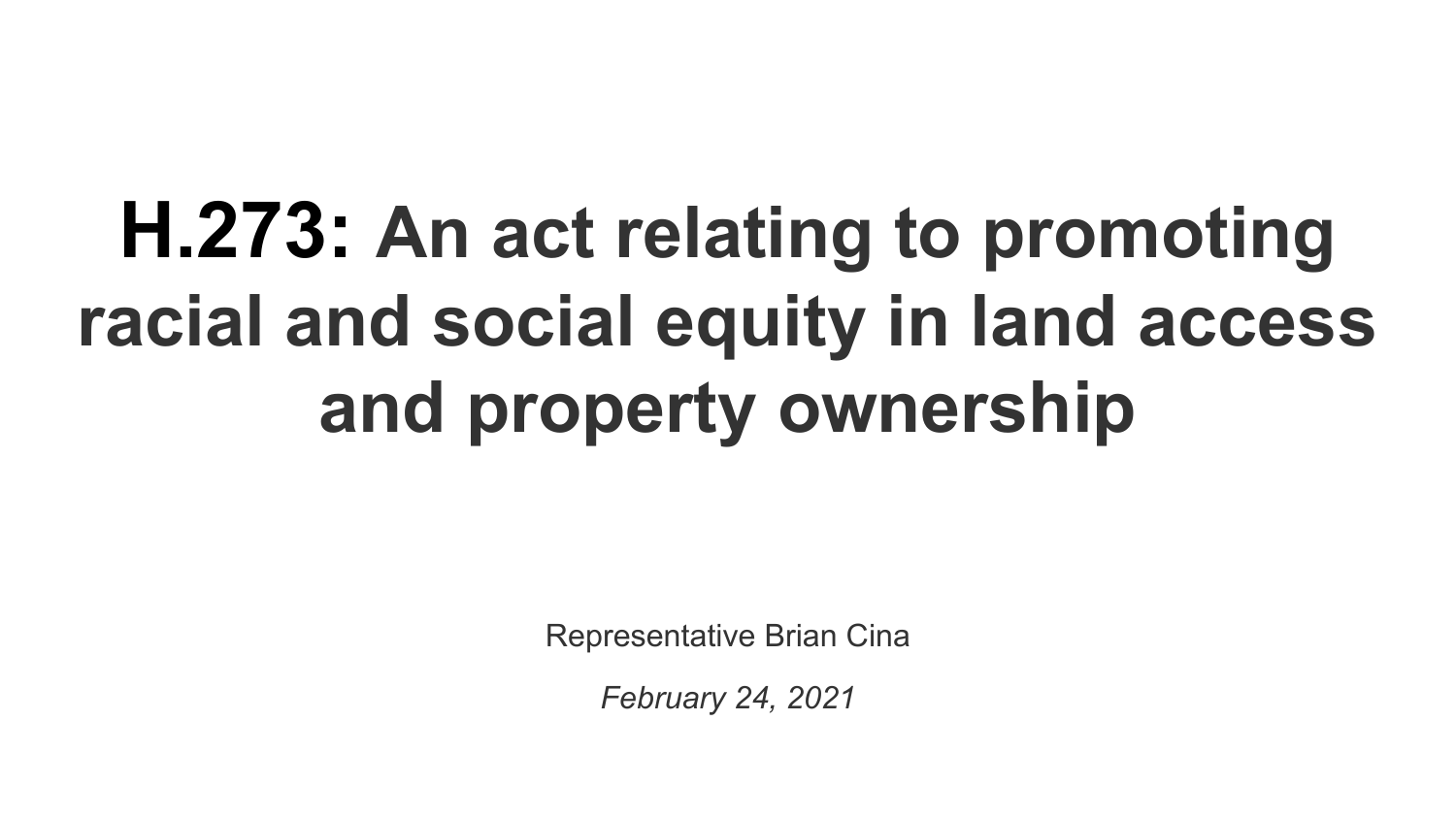## **Legislative Intent**

Equal opportunity is a fundamental principle of American democracy. However structural racism, defined as the laws, policies, institutional practices, cultural representations, and other societal norms that work together to deny equal opportunity, structural racism has resulted in wealth disparities among Vermonters. Wealth disparities are a function of not only access to income, but also the ability to have access to the land and to property ownership. The foundation of our current economic system was built on land that was taken from Abenaki and other Indigenous persons, and the structures of our economic system were constructed with the labor of enslaved persons. The legacy of settler colonialism and chattel slavery has been systemic racism and discrimination embedded into many aspects of our modern way of life on this land. The relationship between all persons and the land has been used to oppress persons over the past several centuries. The laws and policies of our State and nation severed Indigenous persons from their land while denying them, Black persons, and other Persons of Color from having the opportunity to access and to own land.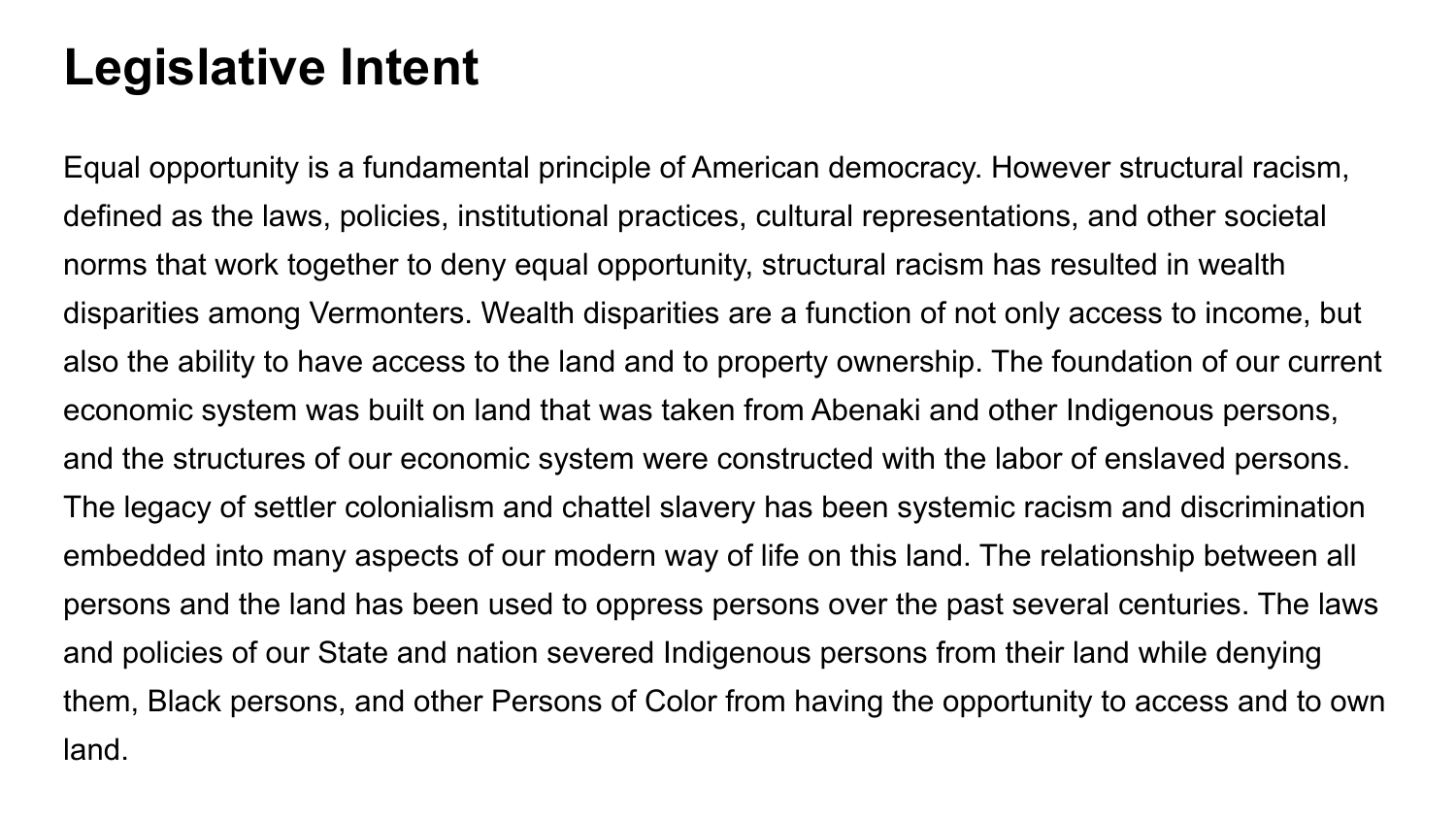### **Legislative Intent**

In order to offer repair for the systemic discrimination faced by many persons throughout the State over the past four centuries, the State of Vermont must engage in a just transition to an economic system that systemically undoes racism instead of reinforcing it. Efforts to remedy wealth disparity in the United States have traditionally looked to the free market economy for solutions to the very problem that it has created. However, there has been increased recognition that improving access to land and property ownership will require broader approaches. In order to rectify this history of inequity, we must create opportunities for permanent land access in every town in Vermont through collective and individual land ownership options, using new systems that empower and center Vermonters who have historically suffered from discrimination.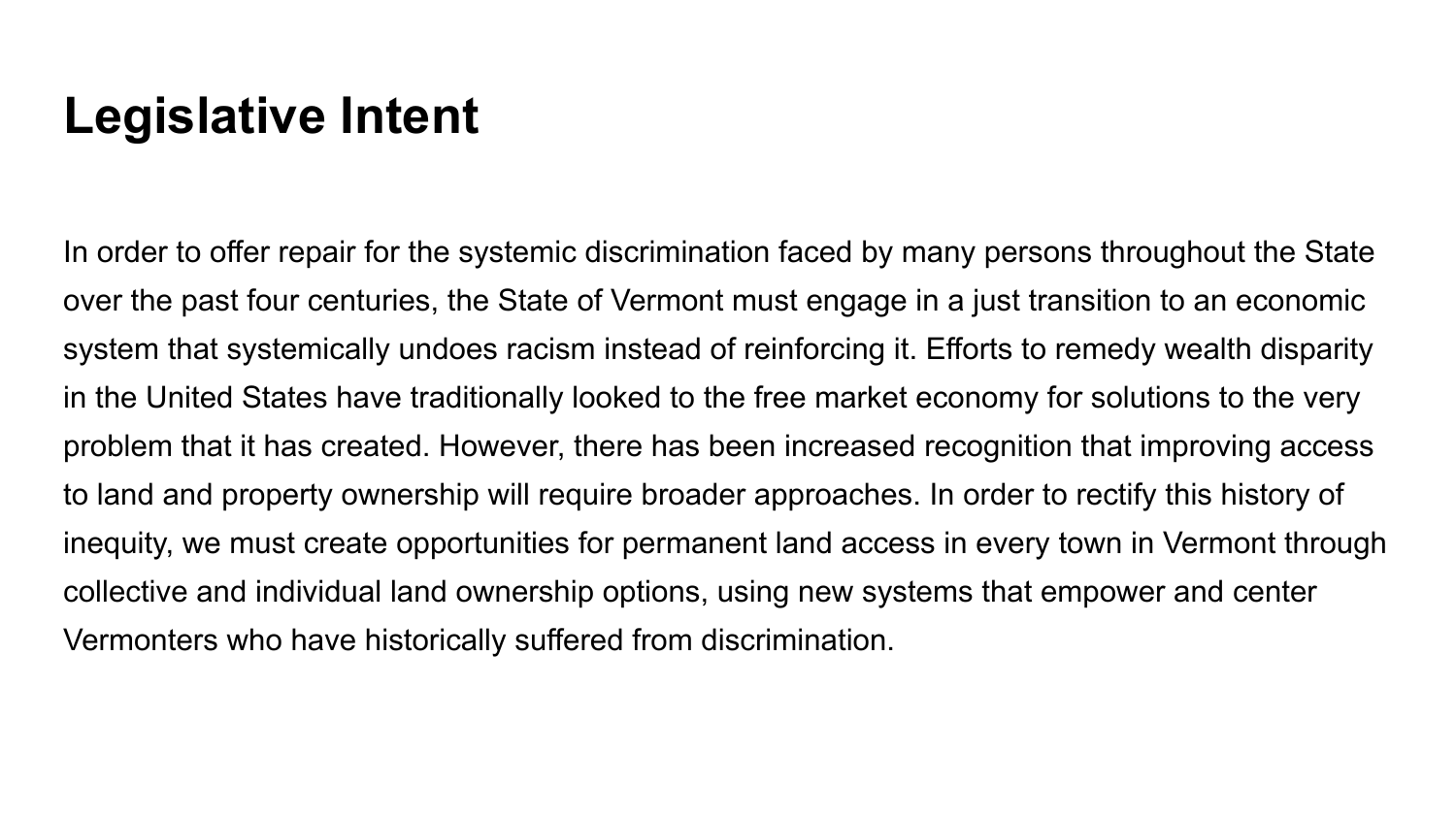# **Findings**

- Burlington, VT., (2020). Community Declaration of Racism as a Public Health Emergency. Retrieved 2.23.2021. [https://webpubcontent.gray.tv/wcax/docs/20200716%20Racism%20public%20health%20emergency%20declaration\\_final.pdf](https://webpubcontent.gray.tv/wcax/docs/20200716%20Racism%20public%20health%20emergency%20declaration_final.pdf)
- Carpenter, S. (2012). "The USDA discrimination cases: Pigford, In re Black Farmers, Keepseagle, Garcia, and Love." Drake Journal of Agricultural Law, 17(1), 1–35; Calo, A., and De Master, K. T. 2016. "After the incubator: Factors impeding land access along the path from farmworker to proprietor." Journal of Agriculture, Food Systems, and Community Development, 6(2), 111–127.; Horst, M. and Marion, A. 2019 "Racial, ethnic and gender inequities in farmland ownership and farming in the U.S." Agriculture and Human Values  $36:1-16.$
- Carpenter, Stephen. (2002). [Poverty, Racial Discrimination and the Family Farm](https://canvas.instructure.com/courses/991744/files/40486307/download?wrap=1). In Challenges to Equality: Poverty and Race in America, ed. C.W. Hartman. New York: Routledge.
- Coates, T. (2014). The Case for Reparations. The Atlantic, June 2014.
- Donovan, T., Richards, K., and Scherr, D., (2017). "Act 54- Racial Disparities in the State System." Attorney General and Human Rights Commission Task Force. Retrieved 2.23.2021.

[https://hrc.vermont.gov/sites/hrc/files/2018-11-8%20Updated%20Act%2054%20Racial%20Disparities%20in%20State%20Systems%20](https://hrc.vermont.gov/sites/hrc/files/2018-11-8%20Updated%20Act%2054%20Racial%20Disparities%20in%20State%20Systems%20Report.pdf) [Report.pdf](https://hrc.vermont.gov/sites/hrc/files/2018-11-8%20Updated%20Act%2054%20Racial%20Disparities%20in%20State%20Systems%20Report.pdf)

- Gazillo, C., Guszkowski, J., Kolesinskas, K., Swamy, L., (2020). Planning for Agriculture: A guide for Connecticut Municipalities. Wethersfield, CT: American Farmland Trust.
- Giancatarino, A. and Noor, S. (2014). Building for the case of racial equity within the food system. New York, New York: Center for Social Inclusion.
- Gilbert, J., Wood, S. D., & Sharp, G. (2002). Who owns the land? Agricultural land ownership by race/ethnicity. *Rural America/Rural Development Perspectives*, *17*(2221-2019-2598), 55-62.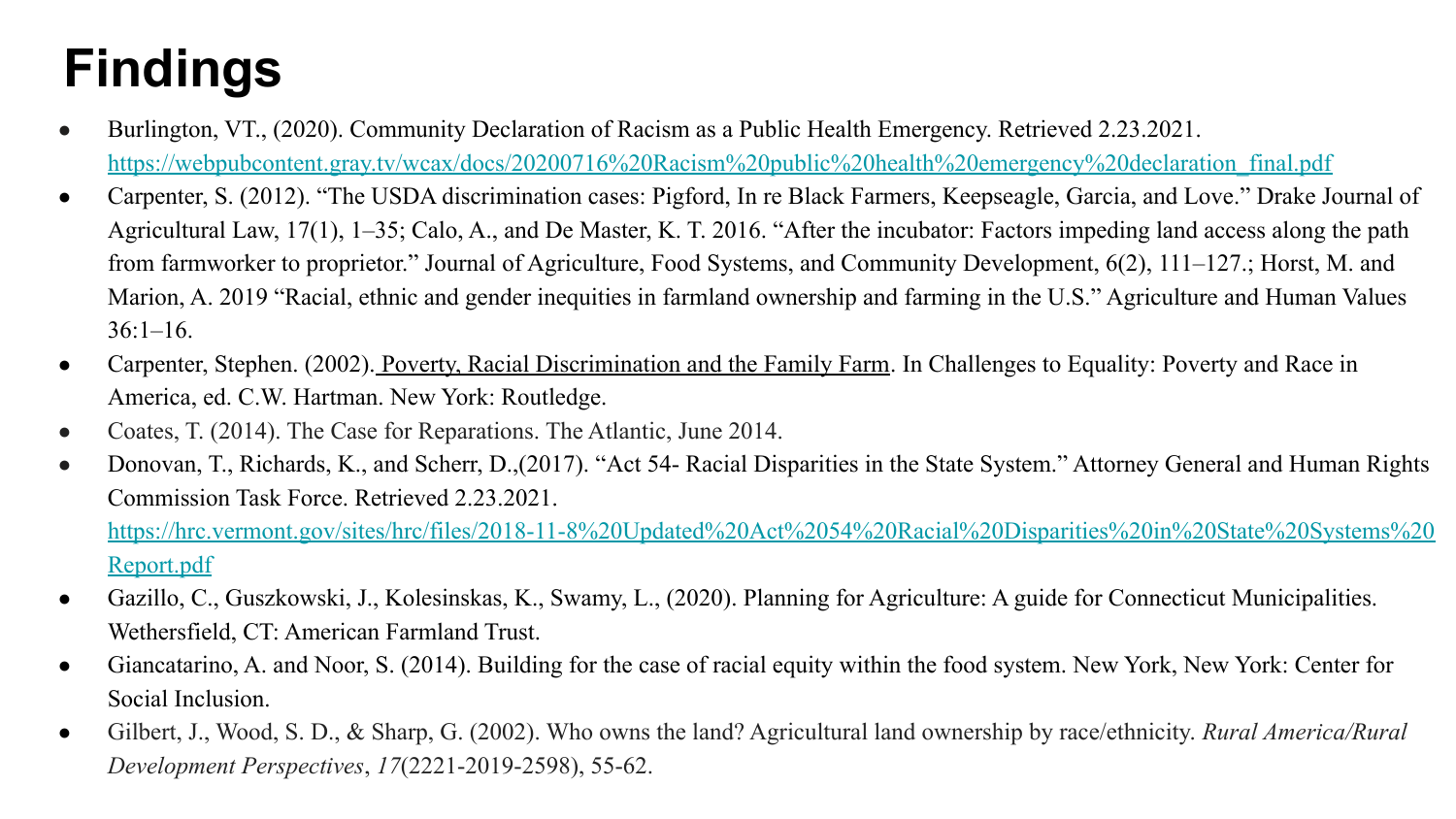# **Findings**

- Goldstein, B. and Romero, F. (2016)."Food Justice: Combating Racism in the Agricultural System" Retrieved 2.24.2021. [https://www.aacu.org/liberaleducation/2016/fall/goldstein\\_felix-romero](https://www.aacu.org/liberaleducation/2016/fall/goldstein_felix-romero)
- Gundersen, C. and Ziliak, J., "Food Insecurity and Health Outcomes" (2015). Food and Health: An Outcome. 10.1377/hlthaff.2015.0645 HEALTH AFFAIRS 34, NO. 11
- Harper, B., and Holt-Giménez, E. (2016). Dismantling Racism in the Food System. Oakland, CA: Food First/Institute for Food and Development Policy. Retrieved from:<https://foodfirst.org/wp-content/uploads/2016/03/DR1Final.pdf>
- Rothstein. R. (2017). The Color of Law*: A Forgotten History of How our Government Segregated America.* New York, NY: Liveright Publishing Corporation.
- Niles, Meredith T.; Bertmann, Farryl; Morgan, Emily H.; Wentworth, Thomas; Biehl, Erin; and Neff, Roni,. (2020). "The Impact of Coronavirus on Vermonters Experiencing Food Insecurity". College of Agriculture and Life Sciences Faculty Publications. 19. <https://scholarworks.uvm.edu/calsfac/19>
- Public Assets Institute. (2020). "State of Working Vermont 2020." Retrieved 2.23.2021. <https://publicassets.org/wp-content/uploads/2020/12/SWVT2020.pdf>
- Tuck, E., & Yang, K. W. (2012). Decolonization is not a metaphor. *Decolonization: Indigeneity, education & society*, *1*(1).
- United States Department of Agriculture Economic Research Service. (2020). Definition of Food Security. Retrieved 2.23.2021.

[https://www.ers.usda.gov/topics/food-nutrition-assistance/food-security-in-the-us/definitions-of-food-security.aspx#:~:text=Food](https://www.ers.usda.gov/topics/food-nutrition-assistance/food-security-in-the-us/definitions-of-food-security.aspx#:~:text=Food%20insecurity%E2%80%94the%20condition%20assessed,may%20result%20from%20food%20insecurity) [%20insecurity%E2%80%94the%20condition%20assessed,may%20result%20from%20food%20insecurity.](https://www.ers.usda.gov/topics/food-nutrition-assistance/food-security-in-the-us/definitions-of-food-security.aspx#:~:text=Food%20insecurity%E2%80%94the%20condition%20assessed,may%20result%20from%20food%20insecurity)

- Vermont Farm to Plate,. (2020). Racial Equity in the Vermont Food System
- Vermont Housing Finance Agency; and the U.S. Census Bureau 2018 5 year ACS Table S1903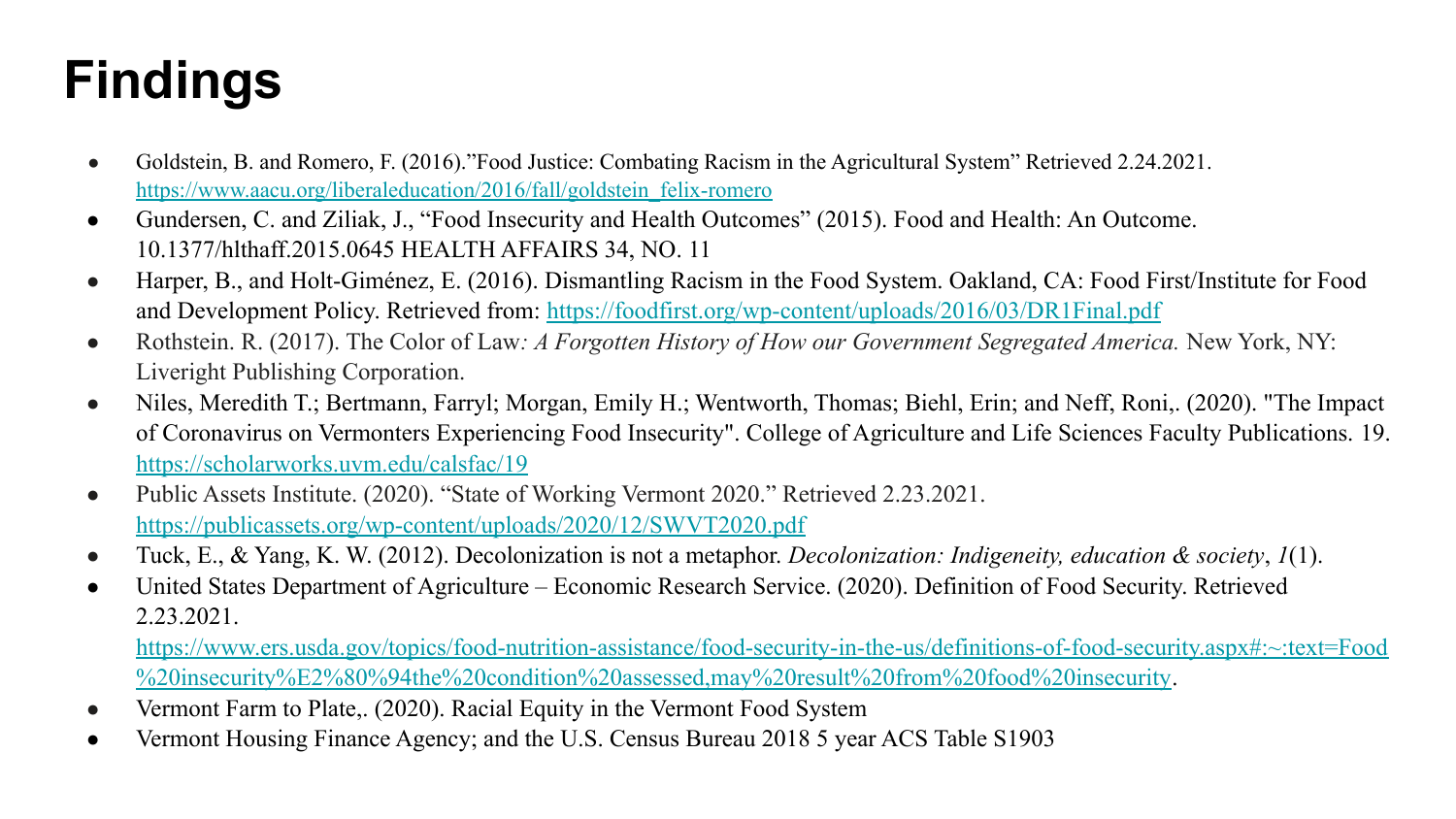#### **Purpose**

The purpose of this act is to **invest in individual and collective land access and property ownership as a way to move towards greater racial and social equity in wealth distribution**.

The act creates a **Vermont Land Access and Opportunity Fund** in the State Treasury, consisting of money appropriated by the General Assembly and any other funds provided by public or private sources, that is administered by the **Vermont Land Access and Opportunity Board.**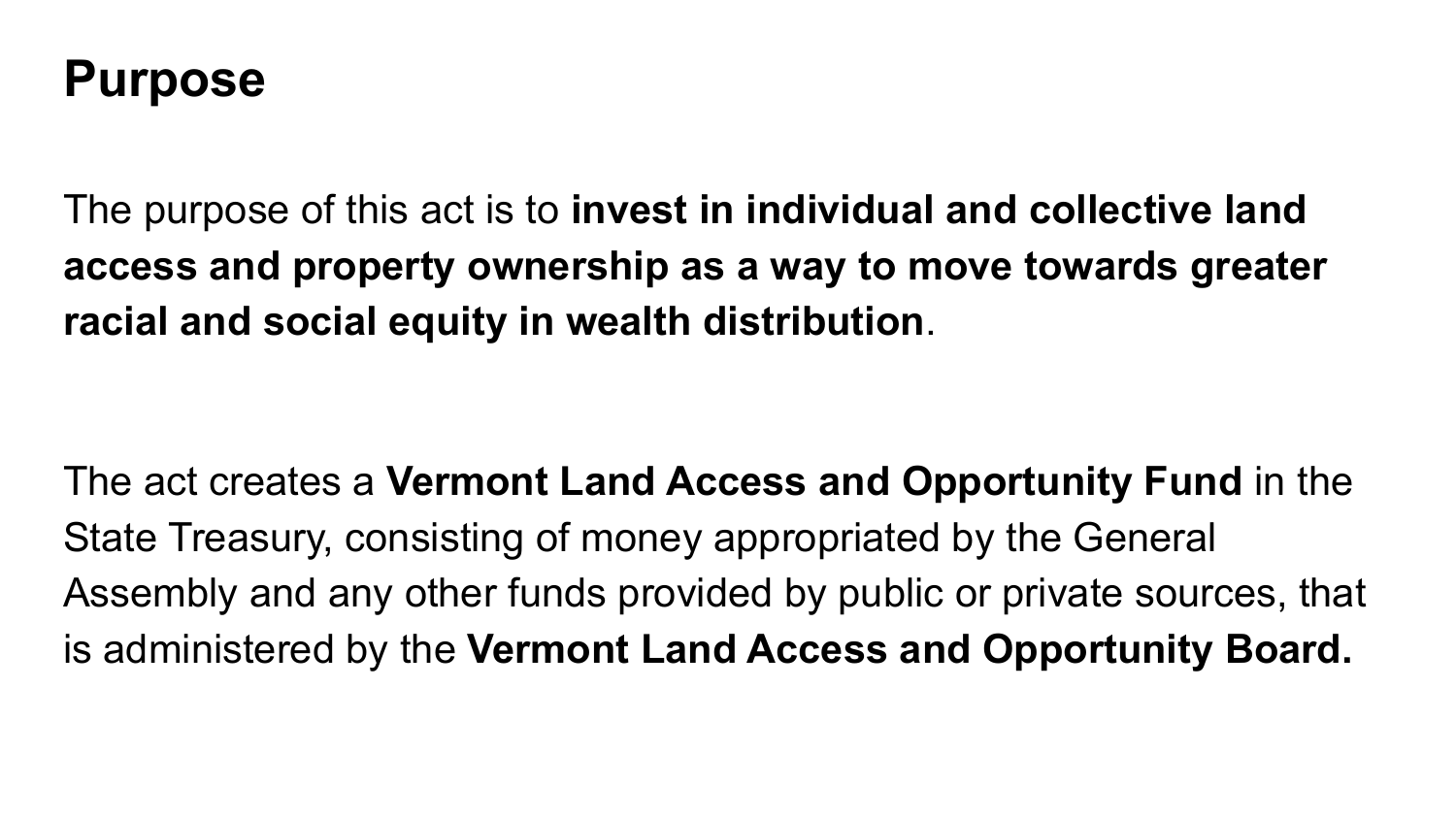# **Vermont Land Access and Opportunity Board**

(1) the Executive Director of Racial Equity or designee;

(2) three members appointed by the Vermont Commission on Native American Affairs, at least two of whom are Abenaki;

(3) two members appointed by the Vermont NAACP;

(4) a member appointed by the Vermont Racial Justice Alliance;

(5) a member appointed by the Vermont Releaf Collective;

(6) a member appointed by the Vermont Every Town project;

(7) a member with financial expertise appointed by the Secretary of Commerce and Community Development;

(8) a member with real estate expertise appointed by the Commissioner of Housing and Community Development;

(9) a member with farming expertise appointed by the Secretary of Agriculture, Food and Markets;

(10) a social worker with expertise in anti-racism appointed by the National Association of Social Workers, Vermont Chapter;

(11) two members appointed by the Pride Center of Vermont who are LGBTQ.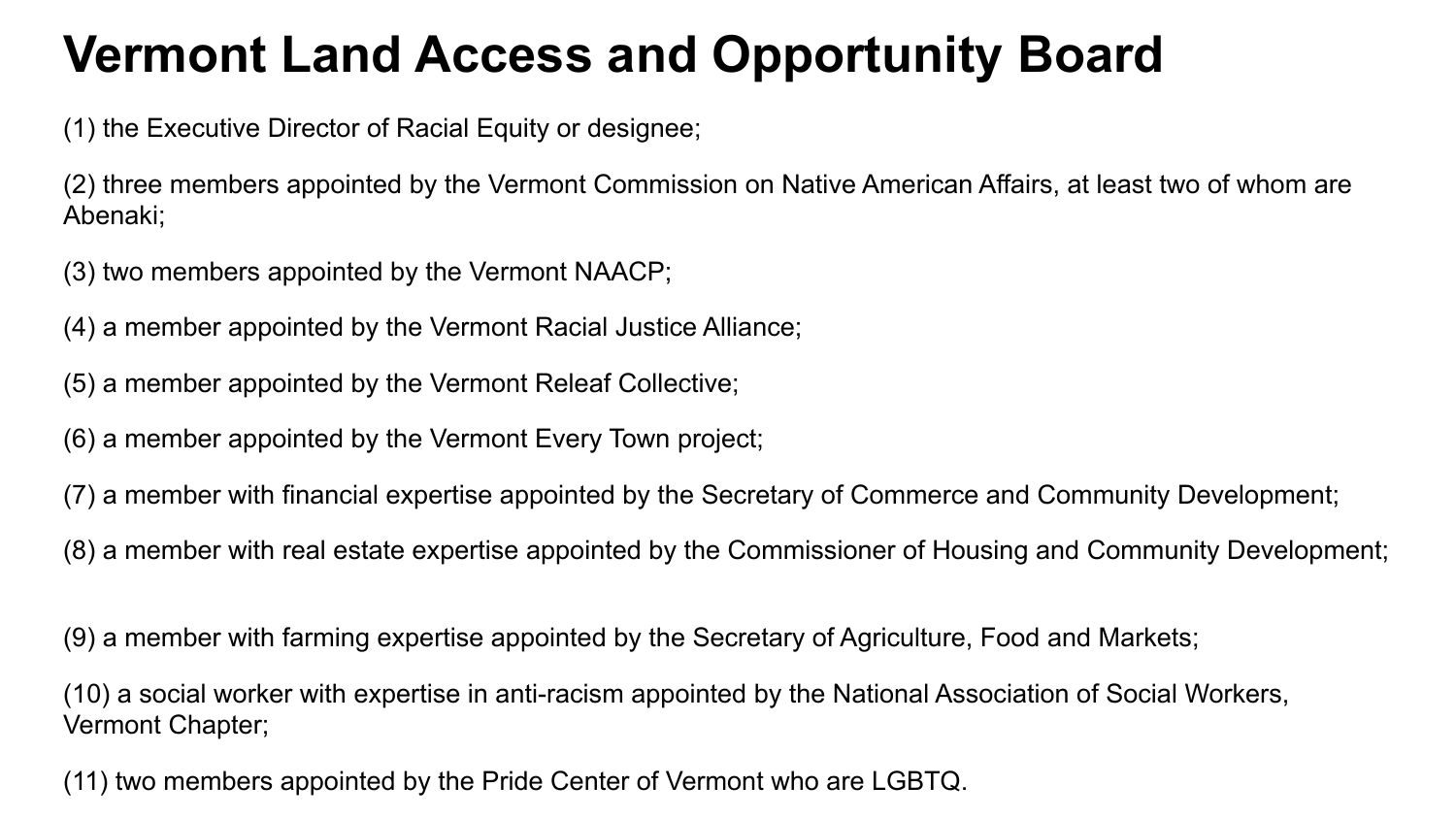#### **Powers and Duties**

(1) The Board shall award grants for the purchase of a primary residence.

(2) The Board shall award grants for the purchase of a farm property or land deemed suitable for regenerative practices.

(3) The Board shall award grants for land access and stewardship programs.

(4) The Board shall award funding to new and existing financial education, wealth management, and regenerative natural resource programs led by and focused on Vermonters who have historically suffered from discrimination and who have not had equal access to public or private economic benefits due to race, ethnicity, sex, geography, language preference, immigrant or citizen status, sexual orientation, gender identity, socioeconomic status, or disability status.

(5) The Board shall: (A) retain wealth, financial, and natural resource advisors who are Vermonters who have historically suffered from discrimination and who have not had equal access to public or private economic benefits due to race, ethnicity, sex, geography, language preference, immigrant or citizen status, exual orientation, gender identity, socioeconomic status, or disability status; and (B) use the services of those advisors to provide and create education, wealth management, and regenerative natural resources services to grant recipients.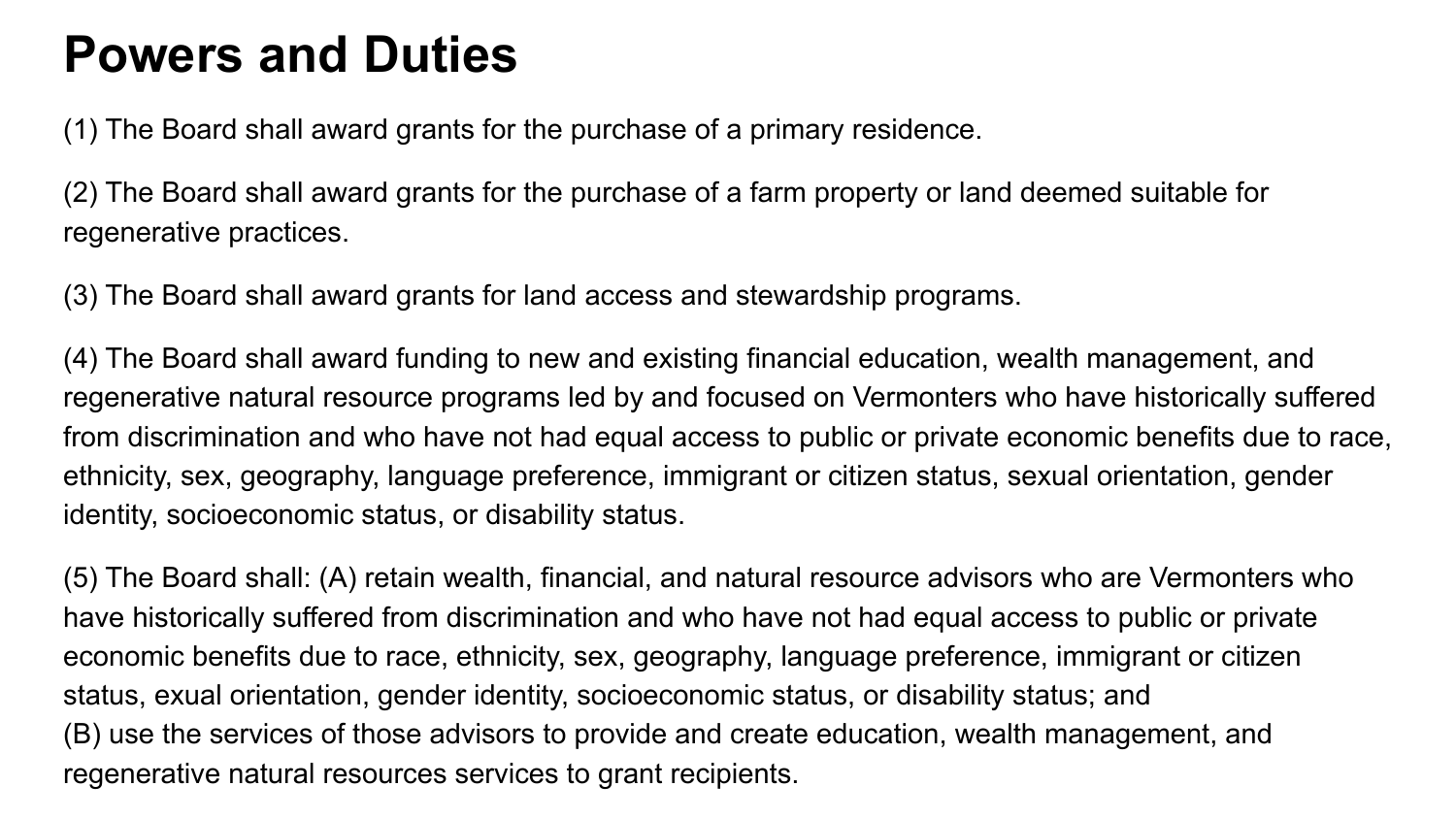#### **Powers and Duties**

(6) The Board shall award grants to anti-racist mutual aid networks that support recipients of grants awarded pursuant to subdivisions (1)–(2) of this subsection.

(7) The Board shall award grants to groups proposing to share land, to create commons, and for collective ownership.

(8) The Board shall grant funds to the Every Town Project to purchase and hold land in trust in every municipality in Vermont in order to promote land access and stewardship by Vermonters who have historically suffered from discrimination and who have not had equal access to public or private economic benefits due to race, ethnicity, sex, geography, language preference, immigrant or citizen status, sexual orientation, gender identity, socioeconomic status, or disability status.

(9) The Board shall work with the Vermont Housing Finance Agency to explore ways to apply grants to mortgage subsidies and explore ways to overcome the barriers to obtaining a mortgage, including debt-to-income ratios, redlining, and the impact of algorithmic systems of decision making.

(10) The Board shall work with the Vermont Department of Taxes to explore ways to provide tax breaks to properties attached to the grants.